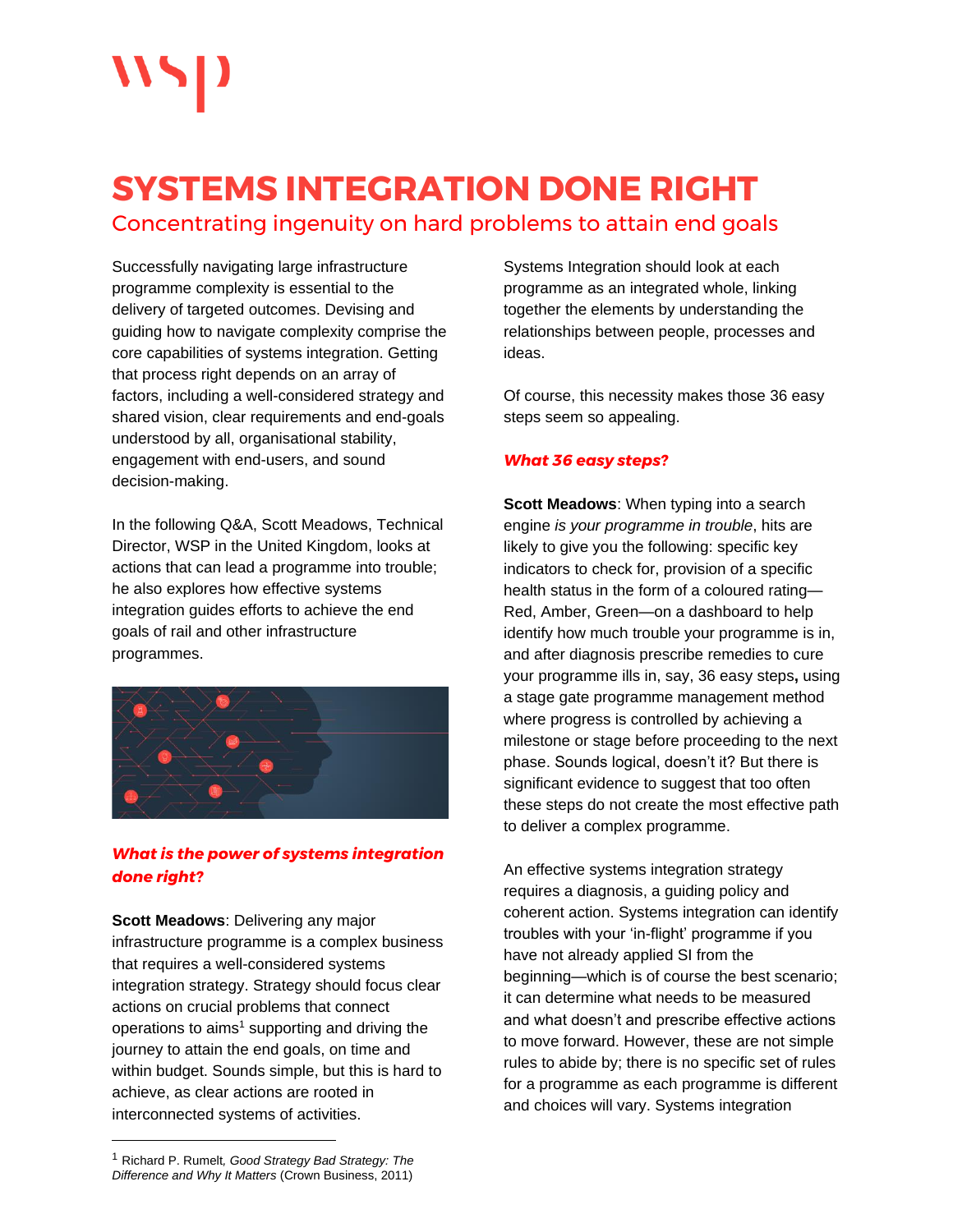requires making strong choices and also helps to shape those choices. Inevitably, choices may lead to 'winners' and 'losers' within the programme—as entrenched ideas are challenged, new ideas and processes are adopted.

We must also recognise that placing rigid technical analysis within a changing political environment is problematic. Solving programme problems is just hard and made even harder by governmental, organisational and peoplecentred issues, which are unique to each programme.

### *Can you expand upon people-centred issues?*

**Scott Meadows**: Systems integration requires technical analysis, but it also requires an environment that encourages people to think differently to solve problems.

The delivery culture has evolved over time to dictate that the worst thing you can do is admit that you have a problem you cannot handle. So, it becomes a technical problem, as responsibility and accountability for technical problems lies elsewhere. As programmes get into more trouble, the number of technical problems increases, but still *you* don't have a problem; manual workarounds or interventions provide operational solutions to technical problems.

However, operational solutions are delivered by people, so your problem just got much bigger; more people are involved and need aligning to solve your problem.

Except, as it is now a technical problem with operational solutions, you are convinced there is no real problem for you to solve. It's not your problem.

As you don't have a problem, only technical problems that need operational solutions, it is highly likely that you and everyone on your team have transitioned into fire-fighting mode. This is comforting but addictive and extremely risky, as everyone is likely to be ploughing on with operational solutions, at, say, 767 miles per hour.

In the rush to find operational solutions to technical problems, no one is thinking about the best way to coordinate activity to achieve programme outcomes and solve real problems; no one is challenging technical problems and operational solutions to see if they are correct as something needs to be done in the programme and the need for action is now.

#### *What happens next?*

**Scott Meadows**: If no one is thinking about how best to define and solve a problem, the top-level strategic view that provides integrated coordination over the programme can be lost, as are the programme's chances of meaningful success. This can lead to programme cost overruns, late delivery and shortfalls in benefits realisation.

### *How do programme controls play into this scenario?*

**Scott Meadows**: As no one is thinking and just getting on with operational solutions, programme reporting starts to interfere with people's ingenuity. Rather than using their ingenuity to think about the real problems, people are now focusing on how best to report 'green' on programme dashboards—how to say the right thing or find the right targets to report against at the expense of solving real problems.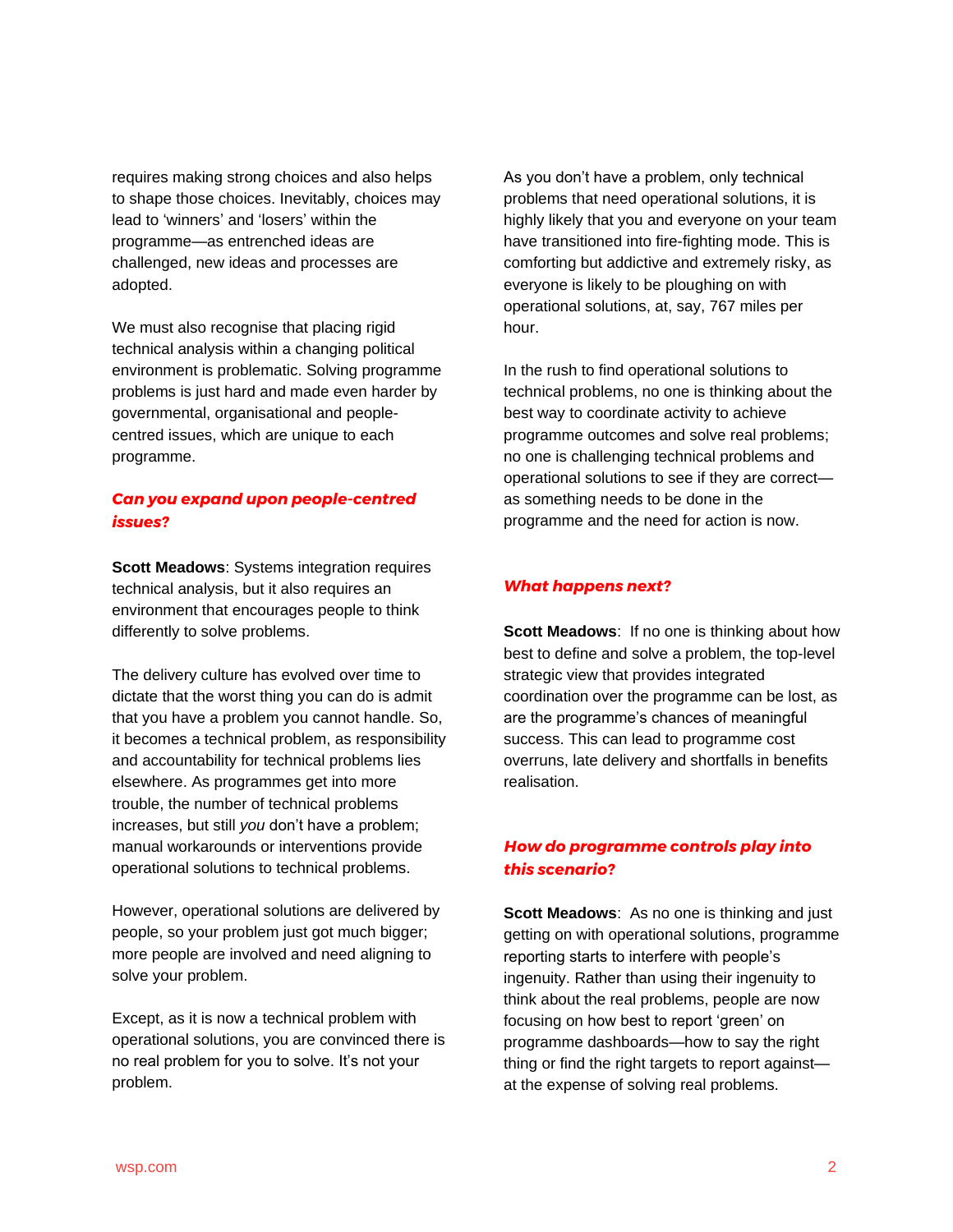Often, uncertainty cannot be gauged by a threecolour rating system<sup>2</sup>—uncertainty remains uncertain. Still, in this scenario, programme leaders continue to believe they can quantify uncertainty, which is difficult with uncertain complexity and nigh on impossible relative to Goodhart's Law, <sup>3</sup> which states that when a measure becomes a target, it ceases to be a good measure. In other words, in an environment where people are governed by a system of rewards and punishments, they will usually optimise their actions within the given system to achieve their desired results rather than try to manage uncertainty.

# *What then is the best way to deal with uncertainty within a systems integration context?*

**Scott Meadows**: Programme leaders cannot plan for every eventuality. Plans themselves need to be adaptable, and people need to be flexible, open to tradeoffs.

This is why a systems integration strategy should not be based on the concept of *perfection of planning,* which supposes a sequence of events that allows programme actors to move with confidence from one state to another. Systems Integration strategy demonstrates its value when a shift in plans is required; this shift can jeopardise programme outcomes and increase costs as interested parties with conflicting concerns slip into a fight for control of the programme. Perfection of planning is a symptom of system decay; when the belief that *once our plans are perfect, we cannot fail* infects a group, that group will begin to fail.

Organisations need to empower and support their people as much as possible to manage

shifts and solve the problems a programme faces against delivering strategic targets.

# *In addition to being adaptable, can you identify other key points that shape a successful SI process?*

**Scott Meadows**: It is critical to manage stakeholders well, commit to flexible contractor management, and manage the interaction of these areas to create a clear benefit for each party, which drives the programme forward with an understanding that degrees of uncertainty will exist throughout the programme.

#### *Can you elaborate upon these areas?*

**Scott Meadows**: Major projects require a coalition of delivery partners with the support of external stakeholders. Risk increases if stakeholders or problems are ignored, and conflicts then brew under the programme surface. Conflicts can cause agreements to fail, where partners no longer collaborate to achieve goals but instead work against one another. Forums need to encourage people to be open and transparent so conflicts can be aired and resolved.

Due to the size of major programmes, multiple parties are required to bring specialist expertise. In competitive tendering, often this expertise is awarded to the lowest bidder. This, however, brings a further complication as contractors are forced by the system to bid aggressively and then work inflexibly, asking for compensation with every project variation. By having a clear understanding of the requirements of the programme, systems integration can help inform the competitive tendering process, linking supplier incentives to contractual agreements

<sup>&</sup>lt;sup>2</sup> RAG (Red, Amber, Green) ratings are used for status reporting to indicate project performance.

<sup>3</sup> Charles Goodhart, *Problems of Monetary Management: The UK experience* (In Courakis, A, S. (ed). *Inflation, Depression and Economic Policy in the West, 1981*)